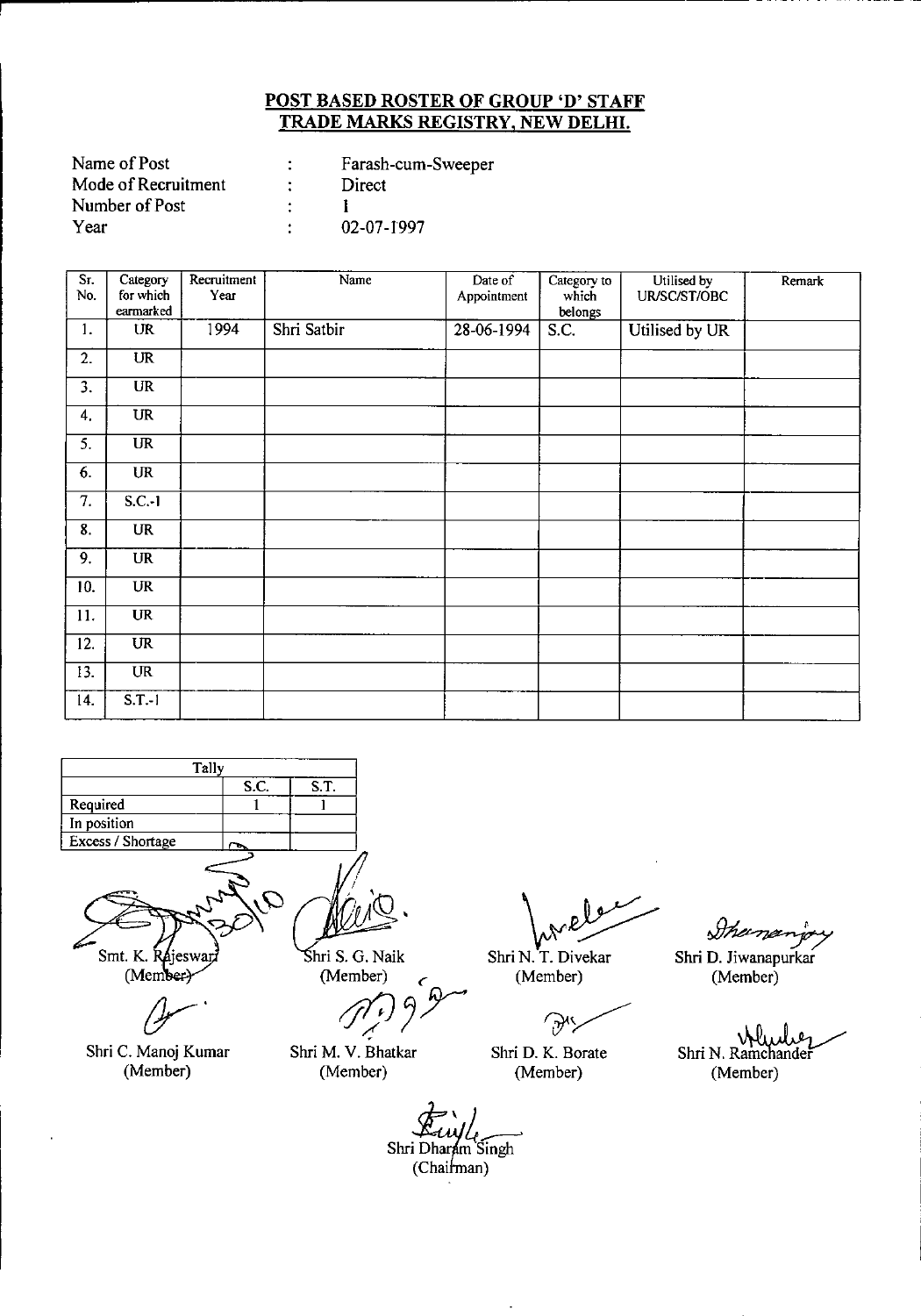| Name of Post        | Farash-cum-Sweeper |
|---------------------|--------------------|
| Mode of Recruitment | Direct             |
| Number of Post      |                    |
| Year                | $31 - 12 - 1997$   |

| $\overline{\text{Sr.}}$<br>No. | Category<br>for which<br>earmarked | Recruitment<br>Year | Name        | Date of<br>Appointment | Category to<br>which<br>belongs | Utilised by<br>UR/SC/ST/OBC | Remark |
|--------------------------------|------------------------------------|---------------------|-------------|------------------------|---------------------------------|-----------------------------|--------|
| 1.                             | <b>UR</b>                          | 1994                | Shri Satbir | 28-06-1994             | S.C.                            | Utilised by UR              |        |
| $\overline{2}$ .               | $\overline{UR}$                    |                     |             |                        |                                 |                             |        |
| 3.                             | <b>UR</b>                          |                     |             |                        |                                 |                             |        |
| 4.                             | <b>UR</b>                          |                     |             |                        |                                 |                             |        |
| 5.                             | <b>UR</b>                          |                     |             |                        |                                 |                             |        |
| 6.                             | <b>UR</b>                          |                     |             |                        |                                 |                             |        |
| 7.                             | $S.C.-1$                           |                     |             |                        |                                 |                             |        |
| 8.                             | <b>UR</b>                          |                     |             |                        |                                 |                             |        |
| 9.                             | <b>UR</b>                          |                     |             |                        |                                 |                             |        |
| 10.                            | $\overline{UR}$                    |                     |             |                        |                                 |                             |        |
| 11.                            | $\overline{UR}$                    |                     |             |                        |                                 |                             |        |
| 12.                            | <b>UR</b>                          |                     |             |                        |                                 |                             |        |
| 13.                            | UR                                 |                     |             |                        |                                 |                             |        |
| 14.                            | $S.T.-1$                           |                     |             |                        |                                 |                             |        |

| Tally             |      |      |
|-------------------|------|------|
|                   | S.C. | S.T. |
| Required          |      |      |
| In position       |      |      |
| Excess / Shortage |      |      |
|                   |      |      |



(Member)

*Jr'*

Shri C. Manoj Kumar (Member)

 $\mathbf{r}$ Shri S. G. Naik

(Member)

 $\epsilon$ *11JJ)Y*

Shri M. V. Bhatkar (Member)

Shri*\wv* N. T. Divekar

(Member)

 $\vartheta$ 

Shri D. K. Borate (Member)

Itanen Shri D. Jiwanapurkar (Member)

Shri N. Ramchande (Member)

Shri Dhafam Singh  $(Chairman)$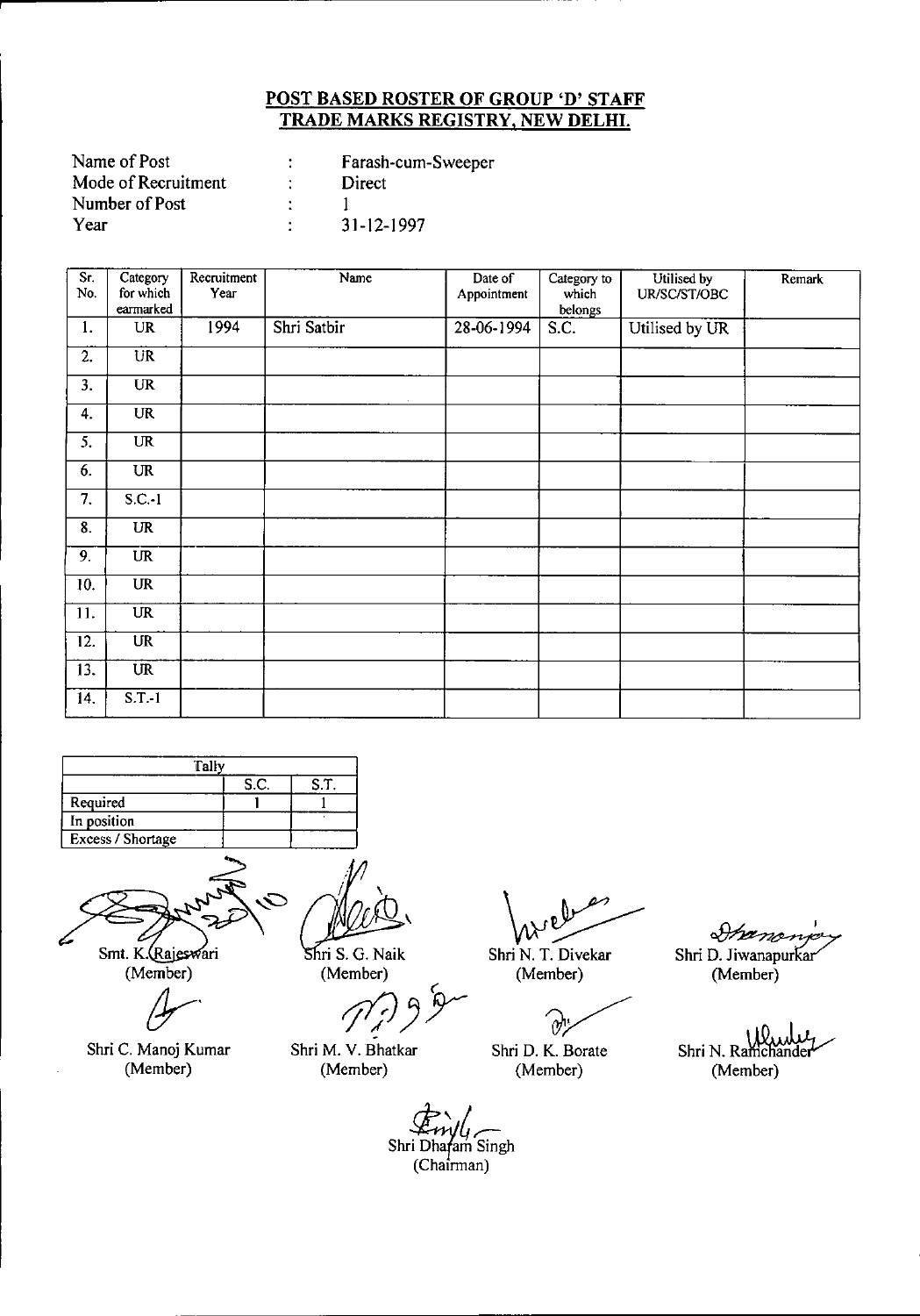| Name of Post        | Farash-cum-Sweeper |
|---------------------|--------------------|
| Mode of Recruitment | Direct             |
| Number of Post      |                    |
| Year                | 31-12-1998         |

| ST.<br>No. | Category<br>for which<br>earmarked | Recruitment<br>Year | Name        | Date of<br>Appointment | Category to<br>which<br>belongs | Utilised by<br>UR/SC/ST/OBC | Remark |
|------------|------------------------------------|---------------------|-------------|------------------------|---------------------------------|-----------------------------|--------|
| 1.         | <b>UR</b>                          | 1994                | Shri Satbir | 28-06-1994             | S.C.                            | Utilised by UR              |        |
| 2.         | <b>UR</b>                          |                     |             |                        |                                 |                             |        |
| 3.         | UR                                 |                     |             |                        |                                 |                             |        |
| 4.         | $\overline{\text{UR}}$             |                     |             |                        |                                 |                             |        |
| 5.         | <b>UR</b>                          |                     |             |                        |                                 |                             |        |
| 6.         | <b>UR</b>                          |                     | $\bullet$   |                        |                                 |                             |        |
| 7.         | $S.C.-1$                           |                     |             |                        |                                 |                             |        |
| 8.         | UR                                 |                     |             |                        |                                 |                             |        |
| 9.         | <b>UR</b>                          |                     |             |                        |                                 |                             |        |
| 10.        | $\overline{\text{UR}}$             |                     |             |                        |                                 |                             |        |
| 11.        | $\overline{\text{UR}}$             |                     |             |                        |                                 |                             |        |
| 12.        | $\overline{UR}$                    |                     |             |                        |                                 |                             |        |
| 13.        | <b>UR</b>                          |                     |             |                        |                                 |                             |        |
| 14.        | $S.T.-1$                           |                     |             |                        |                                 |                             |        |



Smt. K. Rajeswari Shri S. G. Naik<br>(Member) (Member) (Member)

*(Jr'*

Shri C. Manoj Kumar (Member)

 $\gg$   $\land$  (  $\mathbb{N}$   $\mathbb{N}$   $\rightarrow$   $\sim$ 

Shri M. V. Bhatkar (Member)

r.. */jQ~r*  $\leq$ 

~~ Shri N. T. Divekar (Member)

Shri D. K. Borate (Member)

Ihanan Shri D. Jiwanapurkar

(Member)

1W Shri N. Ramchander (Member)

*l,A~/4~* Shri Dharam Singh

 $(Chairman)$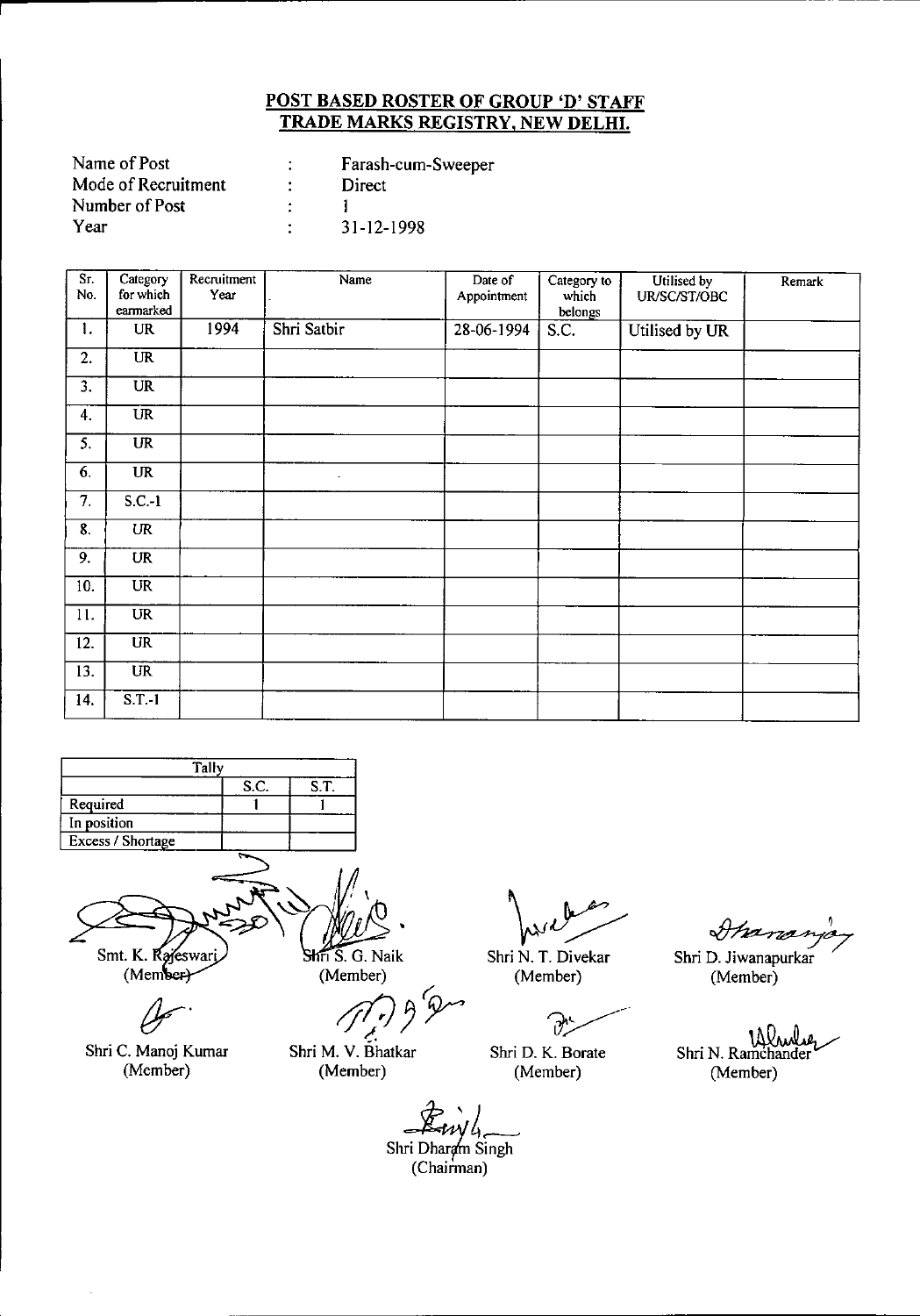| Name of Post        | Farash-cum-Sweeper |
|---------------------|--------------------|
| Mode of Recruitment | Direct             |
| Number of Post      |                    |
| Year                | 31-12-1999         |

| Sr.<br>No.       | Category<br>for which<br>earmarked | Recruitment<br>Year | Name        | Date of<br>Appointment | Category to<br>which<br>belongs | Utilised by<br>UR/SC/ST/OBC | Remark |
|------------------|------------------------------------|---------------------|-------------|------------------------|---------------------------------|-----------------------------|--------|
| 1.               | <b>UR</b>                          | 1994                | Shri Satbir | 28-06-1994             | S.C.                            | Utilised by UR              |        |
| 2.               | <b>UR</b>                          |                     |             |                        |                                 |                             |        |
| $\overline{3}$ . | <b>UR</b>                          |                     | $\cdot$     |                        |                                 |                             |        |
| 4.               | $\overline{\text{UR}}$             |                     |             |                        |                                 |                             |        |
| 5.               | <b>UR</b>                          |                     |             |                        |                                 |                             |        |
| 6.               | <b>UR</b>                          |                     |             |                        |                                 |                             |        |
| 7.               | $S.C.-1$                           |                     |             |                        |                                 |                             |        |
| 8.               | <b>UR</b>                          |                     |             |                        |                                 |                             |        |
| 9.               | <b>UR</b>                          |                     |             |                        |                                 |                             |        |
| 10.              | <b>UR</b>                          |                     |             |                        |                                 |                             |        |
| 11.              | <b>UR</b>                          |                     |             |                        |                                 |                             |        |
| 12.              | <b>UR</b>                          |                     |             |                        |                                 |                             |        |
| 13.              | <b>UR</b>                          |                     |             |                        |                                 |                             |        |
| 14.              | $S.T.-1$                           |                     |             |                        |                                 |                             |        |



 $(Member)$ 

Shri C. Manoj Kumar (Member)

*Shri S. G. Naik (Member)* 

*;f7jJ jY* Shri M. V. Bhatkar

(Member) بہج<br>ر

Shri N. T. Divekar

Shri D. K. Borate (Member)

Shananja

Shri D. Jiwanapurkar (Member)

Shri N. Ramchander (Member)

(Member)

Shri Dharam Singh (Chairman)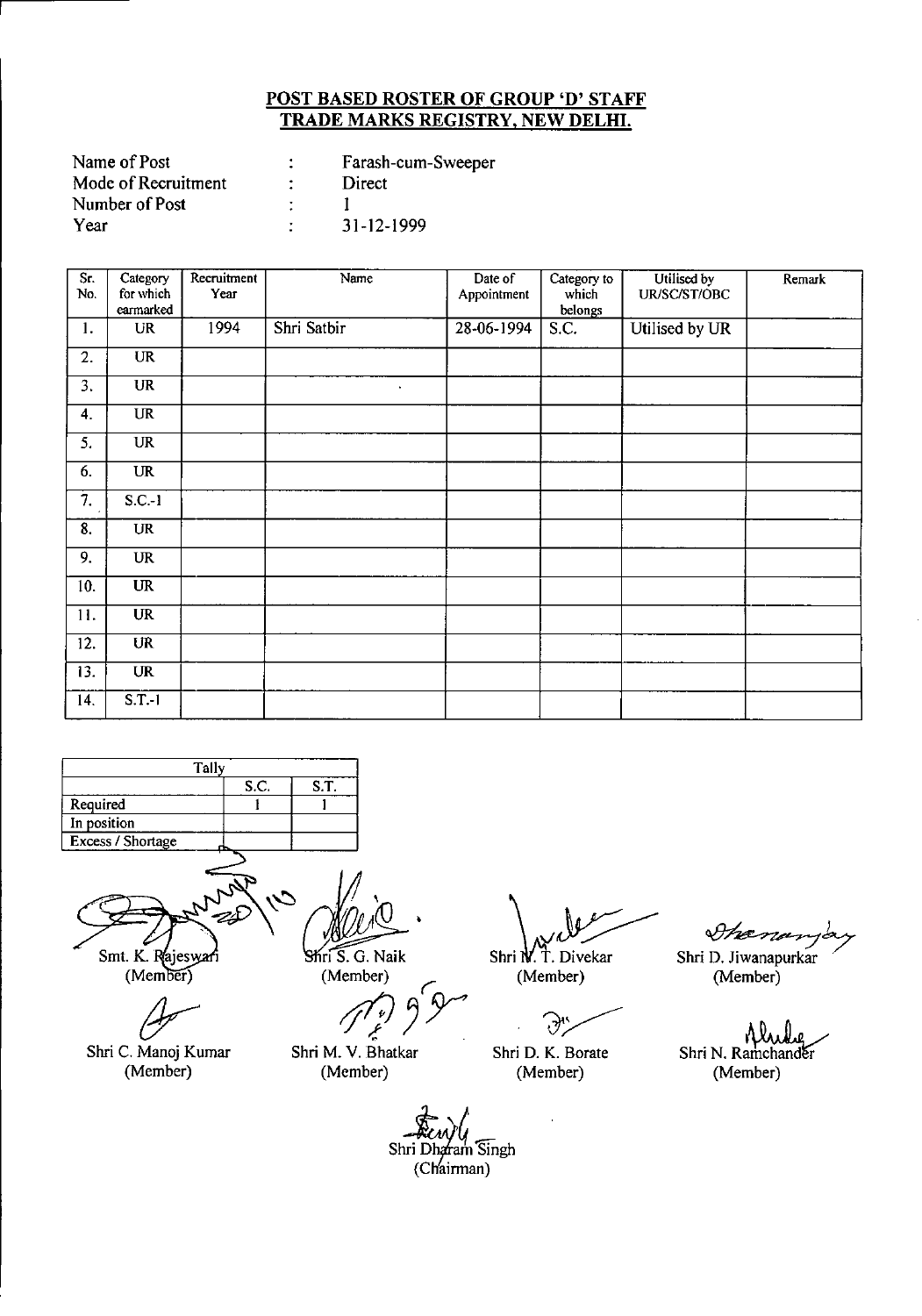| Name of Post        | Farash-cum-Sweeper |
|---------------------|--------------------|
| Mode of Recruitment | Direct             |
| Number of Post      |                    |
| Year                | 31-12-2000         |

| Sr.<br>No. | Category<br>for which<br>earmarked | Recruitment<br>Year | Name        | Date of<br>Appointment | Category to<br>which<br>belongs | Utilised by<br>UR/SC/ST/OBC | Remark |
|------------|------------------------------------|---------------------|-------------|------------------------|---------------------------------|-----------------------------|--------|
| 1.         | UR                                 | 1994                | Shri Satbir | 28-06-1994             | S.C.                            | Utilised by UR              |        |
| 2.         | <b>UR</b>                          |                     |             |                        |                                 |                             |        |
| 3.         | <b>UR</b>                          |                     |             |                        |                                 |                             |        |
| 4.         | O.B.C.1                            |                     |             |                        |                                 |                             |        |
| 5.         | UR                                 |                     |             |                        |                                 |                             |        |
| 6.         | <b>UR</b>                          |                     |             |                        |                                 |                             |        |
| 7.         | $S.C.-1$                           |                     |             |                        |                                 |                             |        |
| 8.         | $O.B.C.-2$                         |                     |             |                        |                                 |                             |        |
| 9.         | <b>UR</b>                          |                     |             |                        |                                 |                             |        |
| 10.        | <b>UR</b>                          |                     |             |                        |                                 |                             |        |
| 11.        | <b>UR</b>                          |                     |             |                        |                                 |                             |        |
| 12.        | O.B.C.3                            |                     |             |                        |                                 |                             |        |
| 13.        | <b>UR</b>                          |                     |             |                        |                                 |                             |        |
| 14.        | $S.T.-1$                           |                     |             |                        |                                 |                             |        |



Smt. K. Kajeswari

 $(Member)$ 

Shri C. Manoj Kumar (Member)

Shri S. G. Naik

(Member)

(Member)

(, *fjJ~Y* Shri M. V. Bhatkar

Shri N. T. Divekar (Member)

 $\bigcirc$ 

Shri D. K. Borate (Member)

*o(f.4&-'~7* Shri D. Jiwanapurkar (Member)

r Nund<br>Shri N. Ramchande Winber (Member)

Shri Dharam Singh

(Chairman)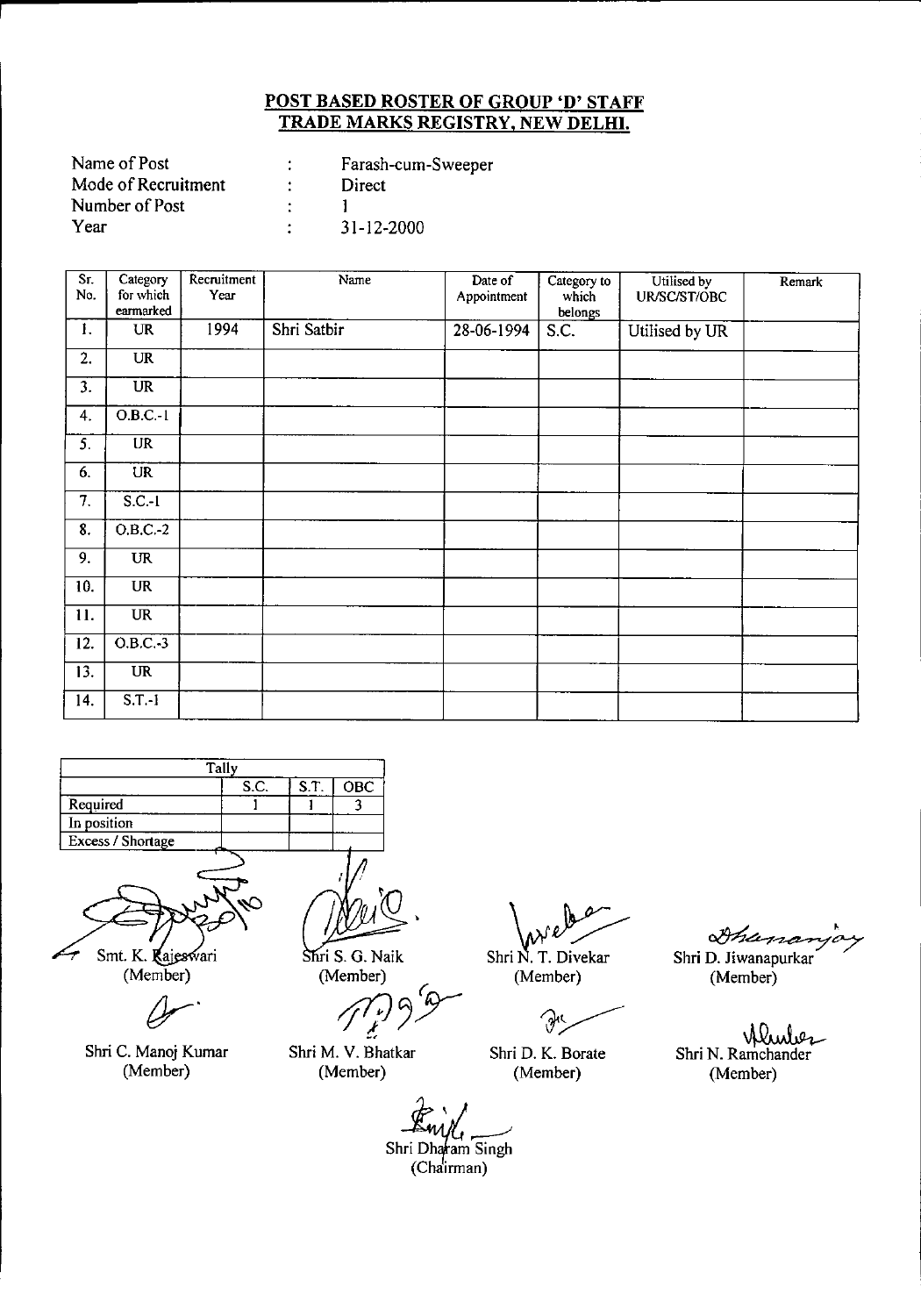| Name of Post        | Farash-cum-Sweeper |
|---------------------|--------------------|
| Mode of Recruitment | Direct             |
| Number of Post      |                    |
| Year                | 31-12-2001         |

| Sr.<br>No.                | Category<br>for which<br>earmarked | Recruitment<br>Year | Name             | Date of<br>Appointment | Category<br>to which<br>belongs | Utilised by<br>UR/SC/ST/OBC | Remark                |
|---------------------------|------------------------------------|---------------------|------------------|------------------------|---------------------------------|-----------------------------|-----------------------|
| 1.                        | <b>UR</b>                          | 1994                | Shri Satbir      | 28-06-1994             | S.C.                            | Utilised by UR              | Vacated on 19-02-2001 |
| 2.                        | <b>UR</b>                          | 2001                | Shri Manoj Kumar | 23-07-2001             | S.C.                            | Utilised by UR              |                       |
| $\overline{\mathbf{3}}$ . | <b>UR</b>                          |                     |                  |                        |                                 |                             |                       |
| 4.                        | $O.B.C.-1$                         |                     |                  |                        |                                 |                             |                       |
| 5.                        | <b>UR</b>                          |                     |                  |                        |                                 |                             |                       |
| 6.                        | <b>UR</b>                          |                     |                  |                        |                                 |                             |                       |
| $\overline{\tau}$ .       | $S.C.-1$                           |                     |                  |                        |                                 |                             |                       |
| 8.                        | $O.B.C.-2$                         |                     |                  |                        |                                 |                             |                       |
| 9.                        | <b>UR</b>                          |                     |                  |                        |                                 |                             |                       |
| 10.                       | <b>UR</b>                          |                     |                  |                        |                                 |                             |                       |
| 11.                       | UR                                 |                     |                  |                        |                                 |                             |                       |
| 12.                       | $0.B.C.-3$                         |                     |                  |                        |                                 |                             |                       |
| 13.                       | $\overline{\text{UR}}$             |                     |                  |                        |                                 |                             |                       |
| 14.                       | $S.T.-I$                           |                     |                  |                        |                                 |                             |                       |

| S.C. |      |            |
|------|------|------------|
|      | S.T. | <b>OBC</b> |
|      |      |            |
|      |      |            |
|      |      |            |
|      |      |            |

Smt. K. Rajeswari (Member)

Shri C. Manoj Kumar (Member)

Shri S. G. Naik

(Member) *r. ~3r :1;*

Shri M. V. Bhatkar (Member)

Shri N. T. Divekar

(Member)

 $\mathcal{P}$ 

Shri D. K. Borate (Member)

Francyja

Shri D. Jiwanapurkar (Member)

Shri N. Ramchande (Member)

Shri Dhayam Singh<br>(Chairman)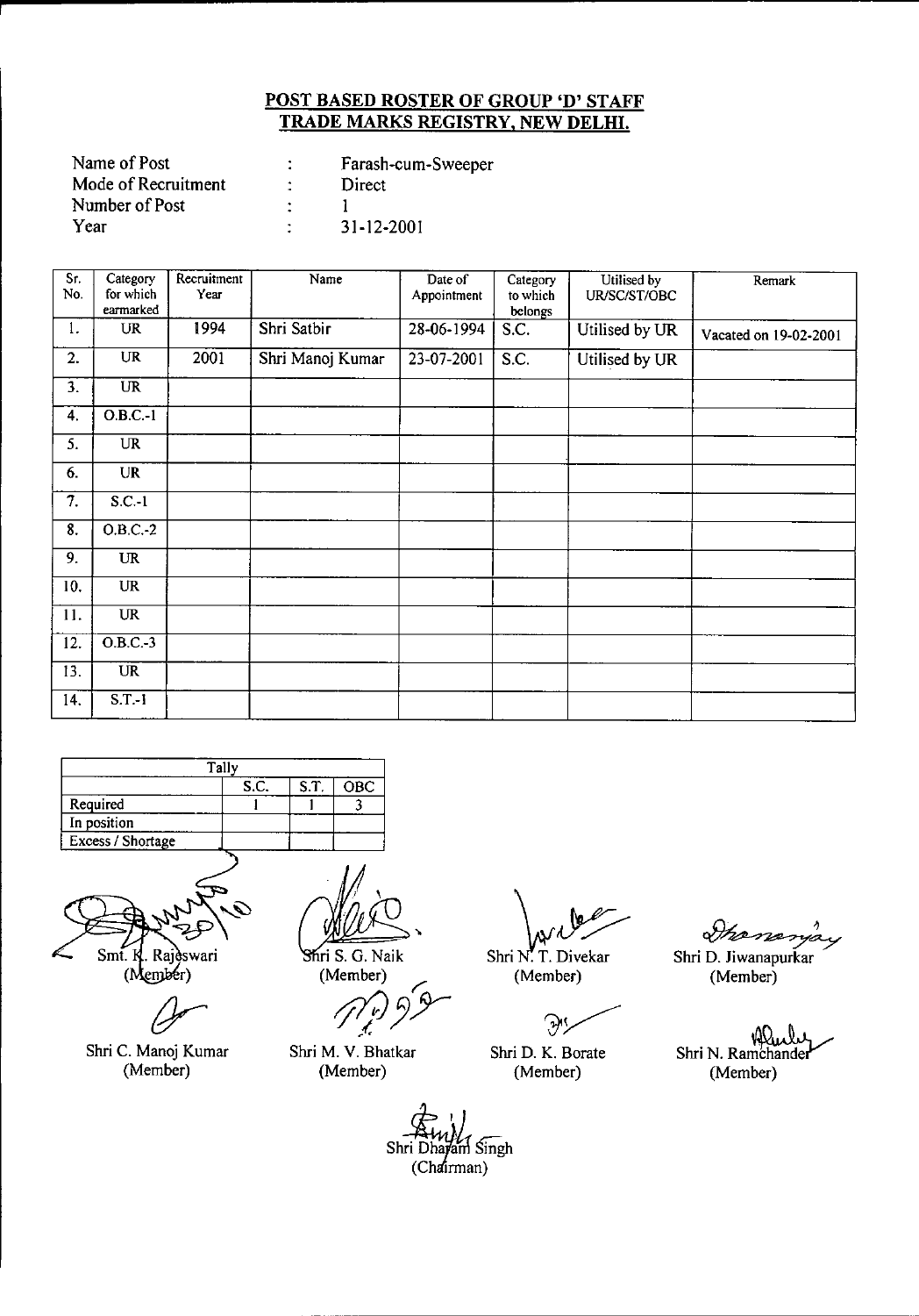| Name of Post        | Farash-cum-Sweeper |
|---------------------|--------------------|
| Mode of Recruitment | Direct             |
| Number of Post      |                    |
| Year                | 31-12-2002         |

| Sr. | Category   | Recruitment | Name             | Date of     | Category | Utilised by    | Remark                |
|-----|------------|-------------|------------------|-------------|----------|----------------|-----------------------|
| No. | for which  | Year        |                  | Appointment | to which | UR/SC/ST/OBC   |                       |
|     | earmarked  |             |                  |             | belongs  |                |                       |
| 1.  | <b>UR</b>  | 1994        | Shri Satbir      |             |          |                | Vacated on 19-02-2001 |
|     |            |             |                  |             |          |                |                       |
| 2.  | UR         | 2001        | Shri Manoj Kumar | 23-07-2001  | S.C.     | Utilised by UR |                       |
|     | <b>UR</b>  |             |                  |             |          |                |                       |
| 3.  |            |             |                  |             |          |                |                       |
| 4.  | $O.B.C.-1$ |             |                  |             |          |                |                       |
|     |            |             |                  |             |          |                |                       |
| 5.  | <b>UR</b>  |             |                  |             |          |                |                       |
|     |            |             |                  |             |          |                |                       |
| 6.  | <b>UR</b>  |             |                  |             |          |                |                       |
|     |            |             |                  |             |          |                |                       |
| 7.  | $S.C.-1$   |             |                  |             |          |                |                       |
| 8.  | $O.B.C.-2$ |             |                  |             |          |                |                       |
|     |            |             |                  |             |          |                |                       |
| 9.  | <b>UR</b>  |             |                  |             |          |                |                       |
|     |            |             |                  |             |          |                |                       |
| 10. | <b>UR</b>  |             |                  |             |          |                |                       |
|     |            |             |                  |             |          |                |                       |
| 11. | <b>UR</b>  |             |                  |             |          |                |                       |
|     |            |             |                  |             |          |                |                       |
| 12. | $O.B.C.-3$ |             |                  |             |          |                |                       |
| 13. | <b>UR</b>  |             |                  |             |          |                |                       |
|     |            |             |                  |             |          |                |                       |
| 14. | $S.T.-1$   |             |                  |             |          |                |                       |
|     |            |             |                  |             |          |                |                       |

|                   | <b>Tally</b> |      |     |
|-------------------|--------------|------|-----|
|                   | S.C.         | S.T. | OBC |
| Required          |              |      |     |
| In position       |              |      |     |
| Excess / Shortage |              |      |     |
|                   |              |      |     |

 $\overline{O}$ Smt. K. Rajeswari

 $M$ ember)

Shri C. Manoj Kumar (Member)

Shri S. G. Naik (Member)

Shri M. V. Bhatkar (Member)

wember)<br>*(1 r*) 9<sup>'9</sup> !.

~ Shri N. T. Divekar (Member)

 $\partial$ 

Shri D. K. Borate (Member)

Ihanon

Shri D. Jiwanapurkar (Member)

 $^{\prime}$  d Shri N. Ramchander (Member)

<sup>1</sup> Chairman) *l(r--* Shri Dha m Singh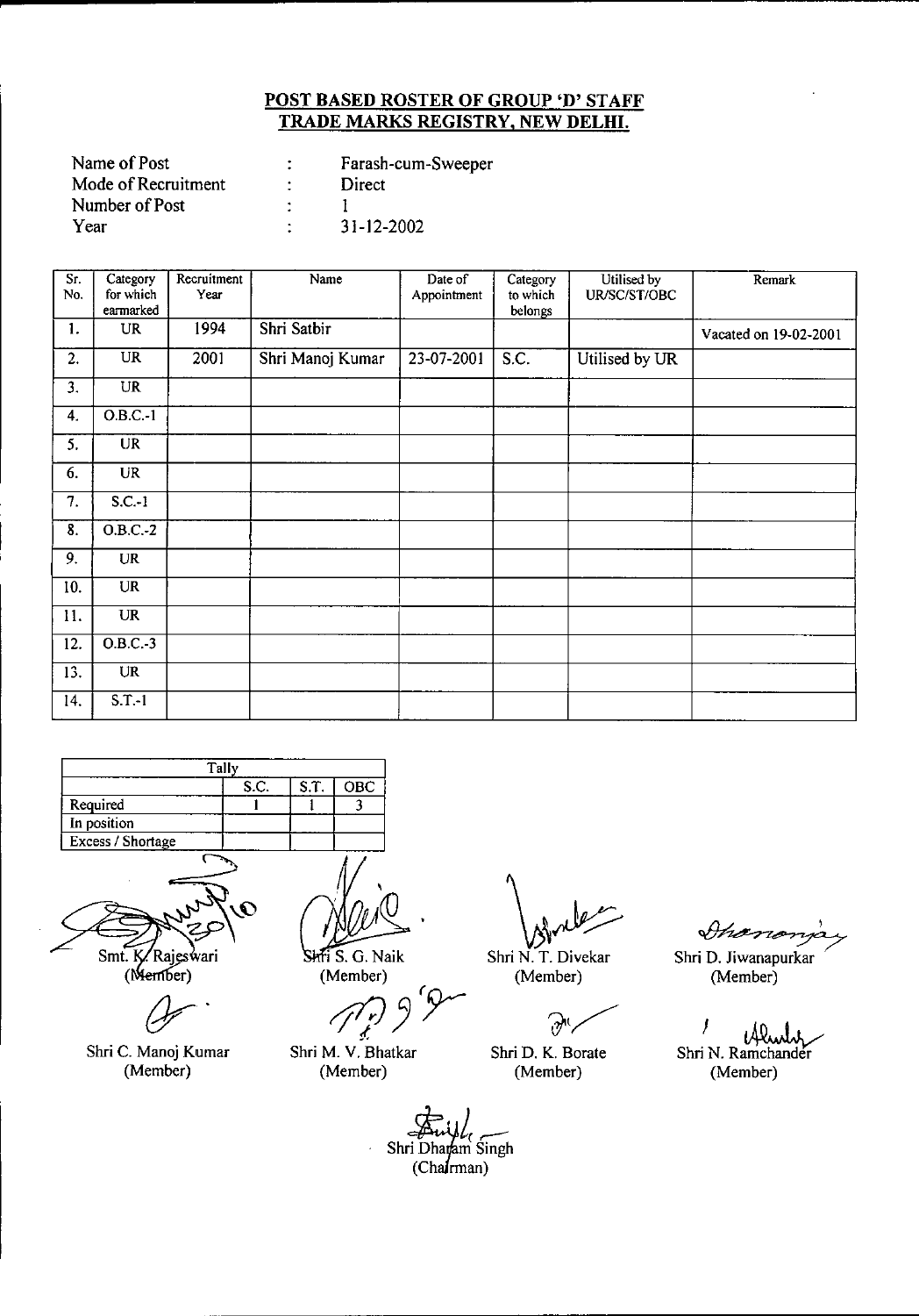| Name of Post        | Farash-cum-Sweeper |
|---------------------|--------------------|
| Mode of Recruitment | Direct             |
| Number of Post      |                    |
| Year                | 31-12-2003         |

| $\overline{S_{I}}$ .      | Category   | Recruitment | Name             | Date of     | Category | Utilised by    | Remark                |
|---------------------------|------------|-------------|------------------|-------------|----------|----------------|-----------------------|
| No.                       | for which  | Year        |                  | Appointment | to which | UR/SC/ST/OBC   |                       |
|                           | earmarked  |             |                  |             | belongs  |                |                       |
| 1.                        | <b>UR</b>  | 1994        | Shri Satbir      |             |          |                | Vacated on 19-02-2001 |
| 2.                        | <b>UR</b>  | 2001        | Shri Manoj Kumar | 23-07-2001  | S.C.     | Utilised by UR |                       |
| 3.                        | <b>UR</b>  |             |                  |             |          |                |                       |
| 4.                        | $O.B.C.-1$ |             |                  |             |          |                |                       |
| 5.                        | <b>UR</b>  |             |                  |             |          |                |                       |
| 6.                        | <b>UR</b>  |             |                  |             |          |                |                       |
| 7.                        | $S.C.-1$   |             |                  |             |          |                |                       |
| $\overline{\mathbf{8}}$ . | $O.B.C.-2$ |             |                  |             |          |                |                       |
| 9.                        | <b>UR</b>  |             |                  |             |          |                |                       |
| 10.                       | <b>UR</b>  |             |                  |             |          |                |                       |
| 11.                       | <b>UR</b>  |             |                  |             |          |                |                       |
| 12.                       | $O.B.C.-3$ |             |                  |             |          |                |                       |
| 13.                       | <b>UR</b>  |             |                  |             |          |                |                       |
| 14.                       | $S.T.-1$   |             |                  |             |          |                |                       |

|                   | Tally |      |     |
|-------------------|-------|------|-----|
|                   | S.C.  | S.T. | OBC |
| Required          |       |      |     |
| In position       |       |      |     |
| Excess / Shortage |       |      |     |
|                   |       |      |     |



Smt. K. Rajeswari<br>(Member)

إسكم

Shri C. Manoj Kumar (Member)

 $\ddot{\phantom{0}}$ 

Shri S. G. Naik (Member)

Shri M. V. Bhatkar (Member)

rember)<br>*r*<sup>*r*</sup>*p* 9 9 m

Shri N. T. Divekar (Member)

 $\mathcal{P}$ 

Shri D. K. Borate (Member)

Shri D. Jiwanapurkar (Member)

~ Shri N. Ramchander (Member)

erry Library Library Lawy Library Library Library Singh (Chairman)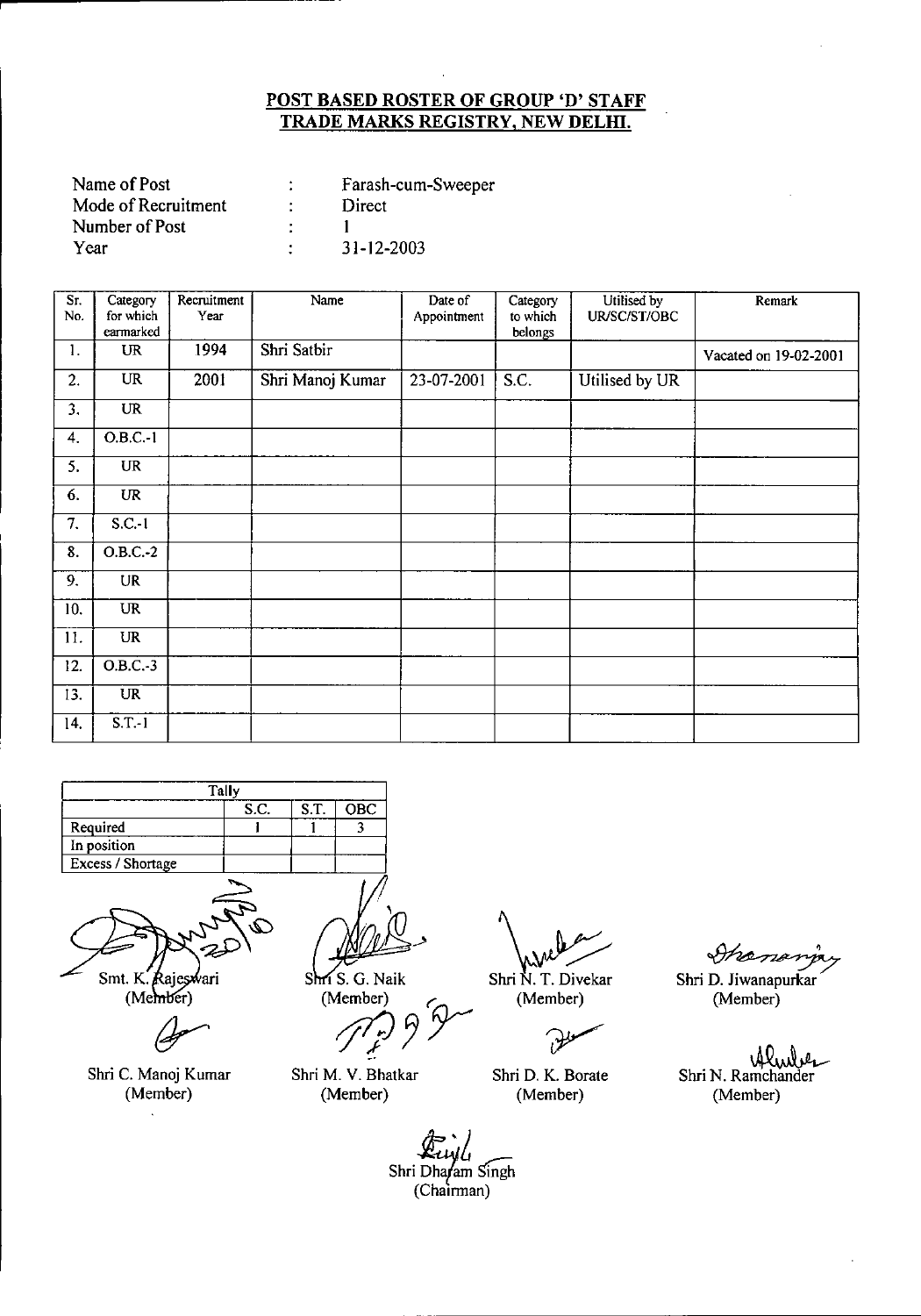| Name of Post        | Farash-cum-Sweeper |
|---------------------|--------------------|
| Mode of Recruitment | Direct             |
| Number of Post      |                    |
| Year                | 31-12-2004         |

| Sr.<br>No.       | Category<br>for which | Recruitment<br>Year | Name             | Date of     | Category<br>to which | Utilised by<br>UR/SC/ST/OBC | Remark                |
|------------------|-----------------------|---------------------|------------------|-------------|----------------------|-----------------------------|-----------------------|
|                  | earmarked             |                     |                  | Appointment | belongs              |                             |                       |
| 1.               | <b>UR</b>             | 1994                | Shri Satbir      |             |                      |                             | Vacated on 19-02-2001 |
| 2.               | UR                    | 2001                | Shri Manoj Kumar | 23-07-2001  | S.C.                 | Utilised by UR              |                       |
| $\overline{3}$ . | $\overline{UR}$       |                     |                  |             |                      |                             |                       |
| 4.               | $O.B.C.-1$            |                     |                  |             |                      |                             |                       |
| 5.               | <b>UR</b>             |                     |                  |             |                      |                             |                       |
| 6.               | <b>UR</b>             |                     |                  |             |                      |                             |                       |
| 7.               | $S.C.-1$              |                     |                  |             |                      |                             |                       |
| 8.               | $O.B.C.-2$            |                     |                  |             |                      |                             |                       |
| 9.               | <b>UR</b>             |                     |                  |             |                      |                             |                       |
| 10.              | <b>UR</b>             |                     |                  |             |                      |                             |                       |
| 11.              | <b>UR</b>             |                     |                  |             |                      |                             |                       |
| 12.              | $O.B.C.-3$            |                     |                  |             |                      |                             |                       |
| 13.              | <b>UR</b>             |                     |                  |             |                      |                             |                       |
| 14.              | $S.T.-1$              |                     |                  |             |                      |                             |                       |



Smt.<sup>1</sup>K. Rajeswari (Nember)

*(}r'*

Shri C. Manoj Kumar (Member)

Shri S. G. Naik (Member)

remoer)<br>*Jr* ,...(2)

Shri M. V. Bhatkar (Member)

\_V

Shri N. T. Divekar (Member)

*?Y*

Shri D. K. Borate (Member)

 $\partial$ Hans

Shri D. Jiwanapurkar (Member)

Shri N. Ramchande (Member)

Shri Dharam Singh (Chairman)